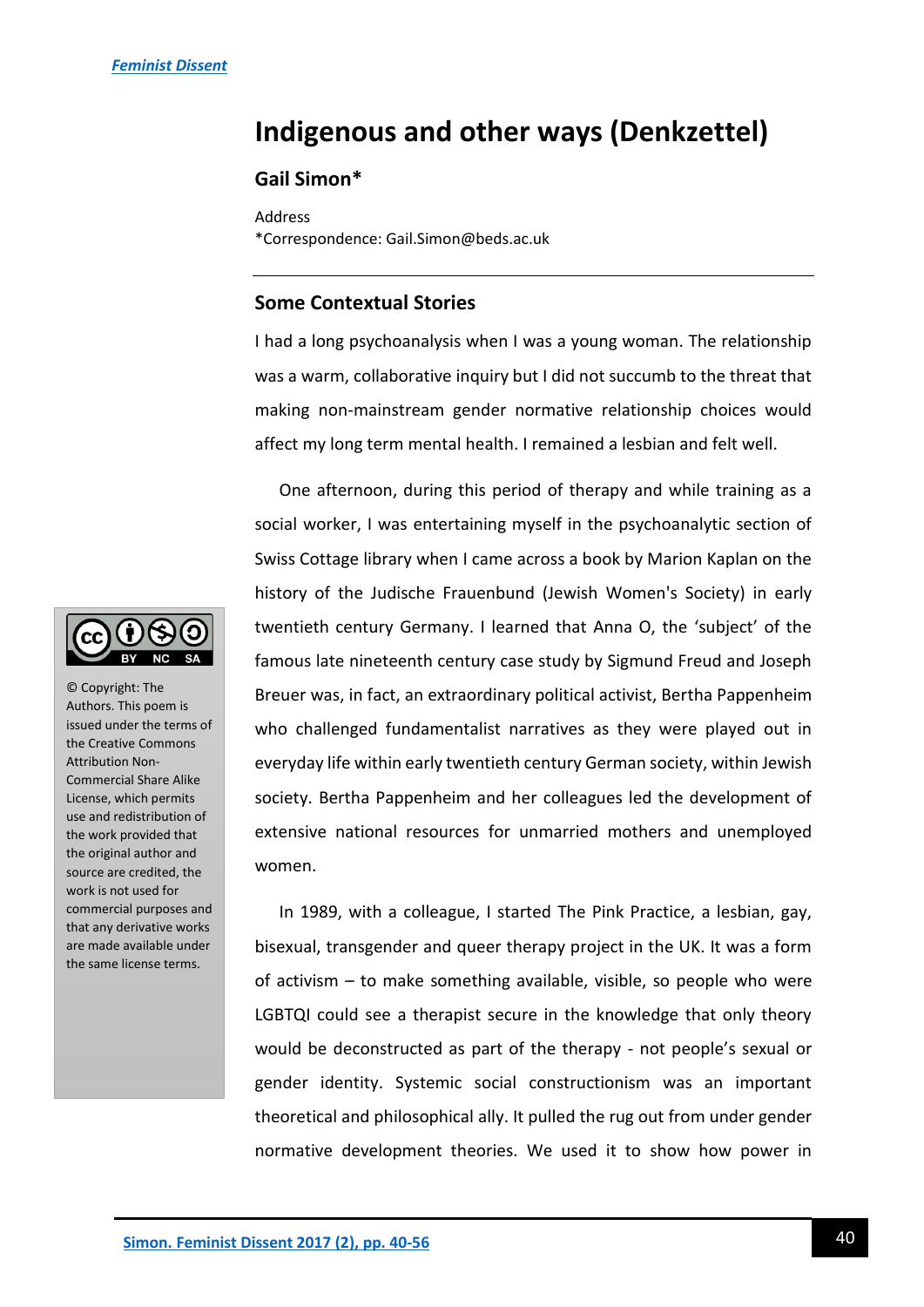society and in professional relationships is played out through linguistic and institutionalised rules and structures. As community activists, we are ready to support the subversion of dominant narratives if they are not in a person's or a community's best interest. "Good practice" means being in a state of readiness to develop new and transgressive practices if a different kind of talk or action is needed that has yet to be professionally sanctioned.

In this piece of writing, I string together some *Denkzettel*, thoughtnotes, a term created by Pappenheim. These are episodes, memories, stories I have heard and found. I am interested in not just *what* we know, but *how* we know, and what gets passed on across time, place and generations. And *who* picks this up – because not everyone picks up everything. But there is, for me, this string, a string of pearls and pebbles, grit and thorns, perfectly strung together as if for me, perhaps by me. I don't know. So, I share these *Denkzettel* with you, dear reader, and trust you will know what to do with them in your world.

#### **Indigenous and other ways (Denkzettel)**

People sometimes think that *indigenous* refers to being, to biology, to inherent knowledges, and not to the more fluid practices of becoming,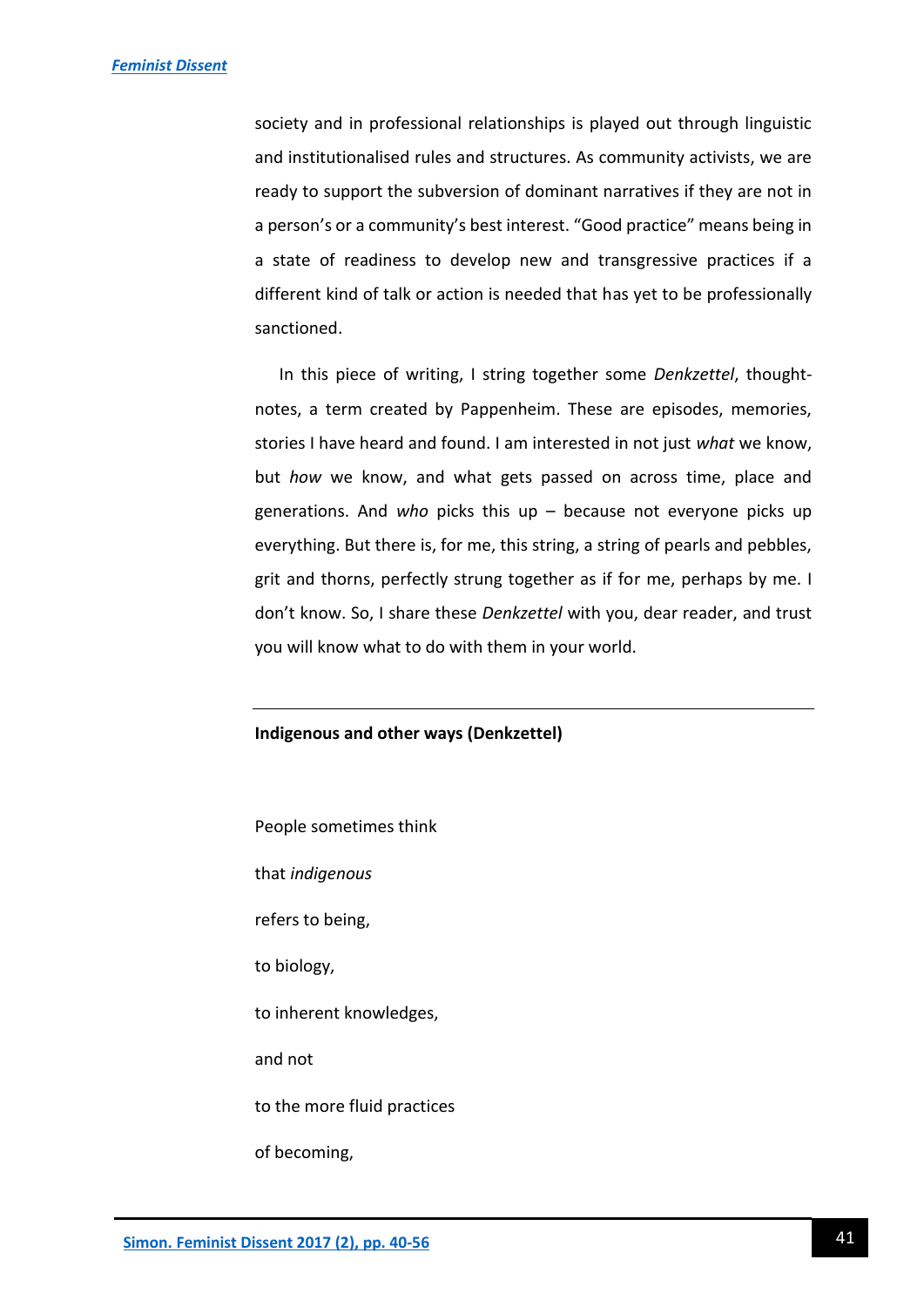looking after that

which is precious

historical

vulnerable to eradication.

\* \* \*

Many things come to mind.

Firstly,

when people ask me what

being Jewish

means to me,

a thousand images,

a thousand feelings

flash before my eyes,

mostly untellable, unsayable, uncommunicable,

all

positioning me

an imagined

left or right

of the asker.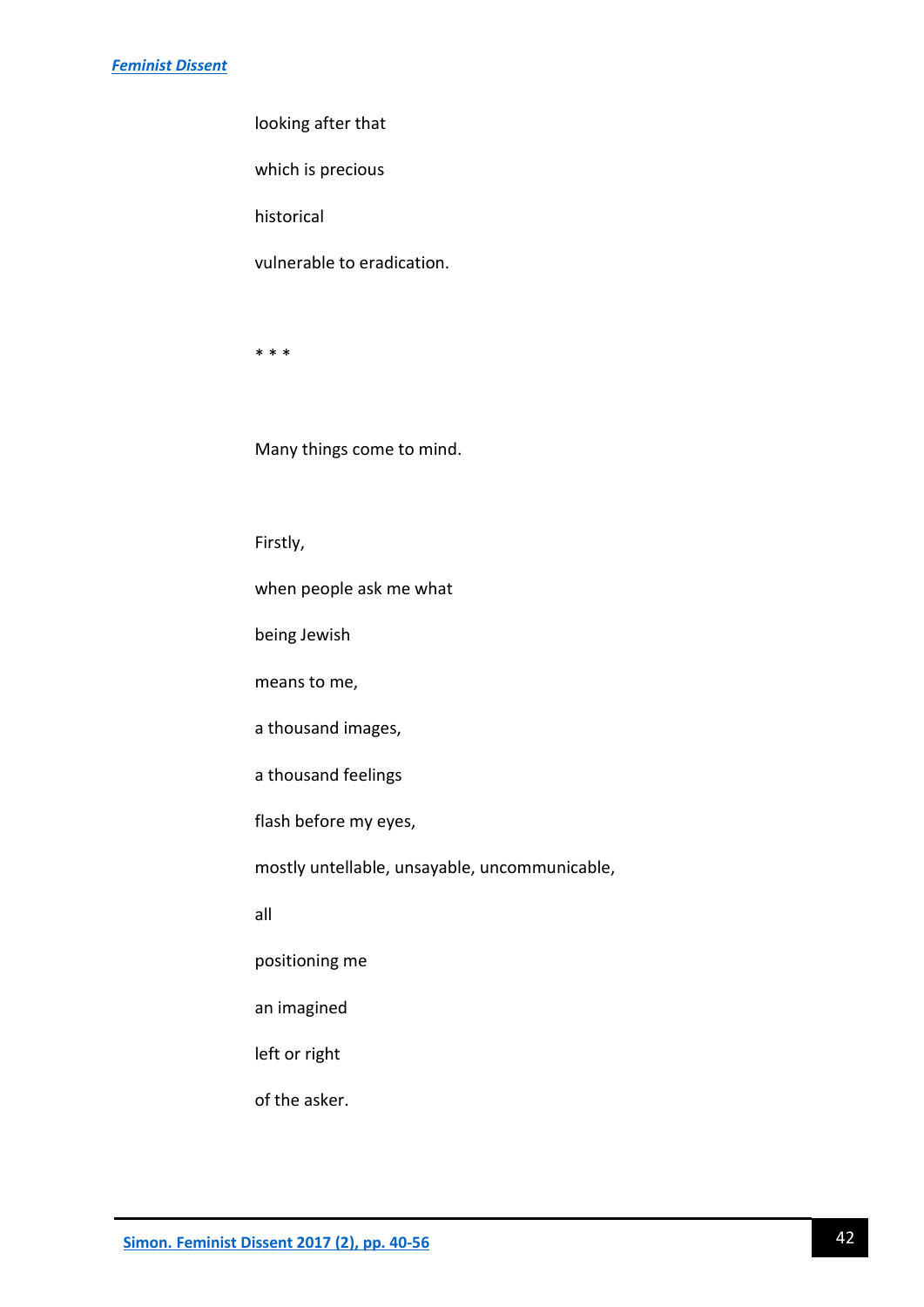#### *[Feminist Dissent](http://journals.warwick.ac.uk/index.php/feministdissent/issue/view/2)*

In my mind's eye,

I am holding the small

square

black and white photo

(greyscale actually)

of Edith Klatchko, my mother's cousin

and her daughter - Féchen

aged five

between her mother and her mother's boyfriend

all holding hands

for the photographer

on a wide,

wide street

in Riga.

1938.

I see the Negev.

(I have never been there.

I cannot go).

And stories of places,

people,

sites,

tribes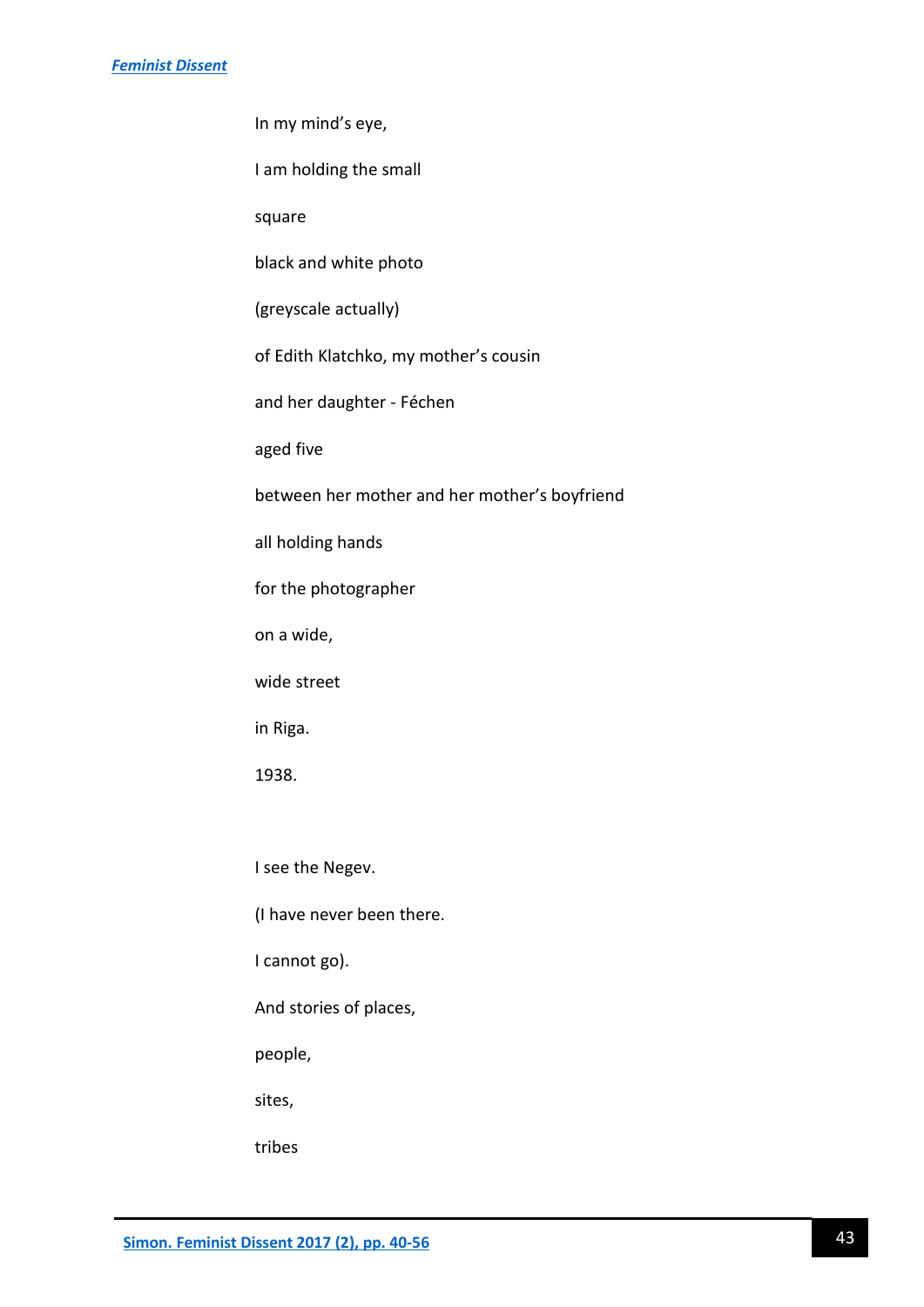and tribalism,

turning points that made their way into history

creating narrative foundation stones

for education

for survival

and ways of knowing -

long since critiqued by me

and others.

Many others,

too numerous to honour in this moment -

this nanosecond of an unfolding life

beyond my body -

or yours…

I see a moment in Swiss Cottage Library

when, in the psychoanalytic section, my hand reached up

and took down

the biography

of the real "Anna O"

- Bertha Pappenheim.

When I realised

who she was

who she really was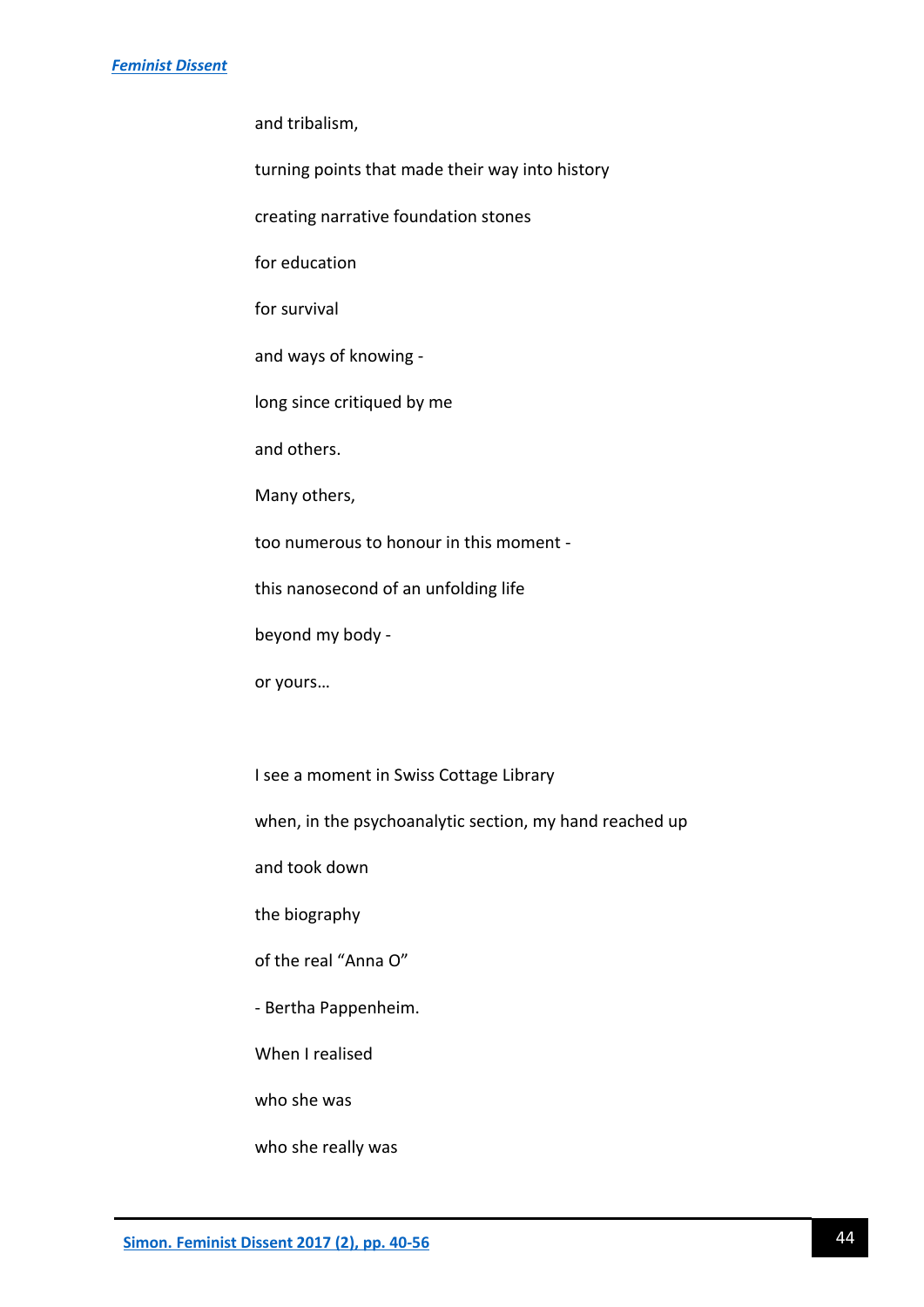I sat down on a library bench

Read till the library shut,

amazed, shocked

angry, relieved to realise that

Anna O

the famous case study

was a work of fiction -

that the description of her

said more

about the describers

than she who was

being described.

Storytellers, biographers for theory

resembling nothing

of the truth of a life lived

ethically

proudly

courageously

knowingly.

This woman is where I come from

whom I have followed.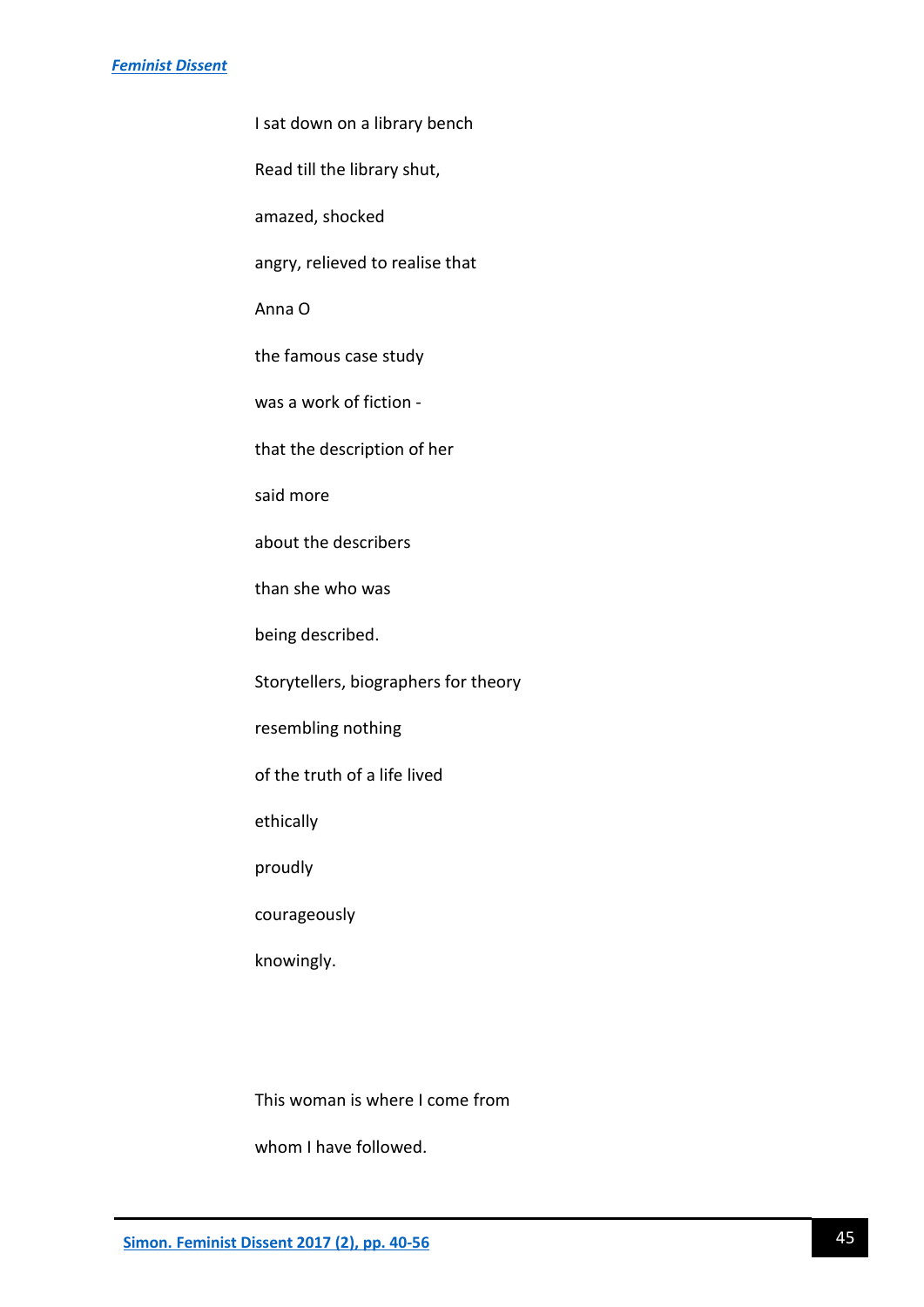She is, was

a pioneer

a social worker

a thorn in the side

a truth teller.

She spoke out

at conferences.

She did not lie.

She told problematic truths

as theatre.

She told the male Jewish authorities the fucking truth

about white slavery

the abduction of poor white women

of poor white Jewish women.

And the men

were scared.

Scared

of what was happening around them

to the community,

the threat of Nazis trafficking Jews to their deaths.

Yet Bold and Brave and in their face

She, Bertha Pappenheim,

(for this name needs saying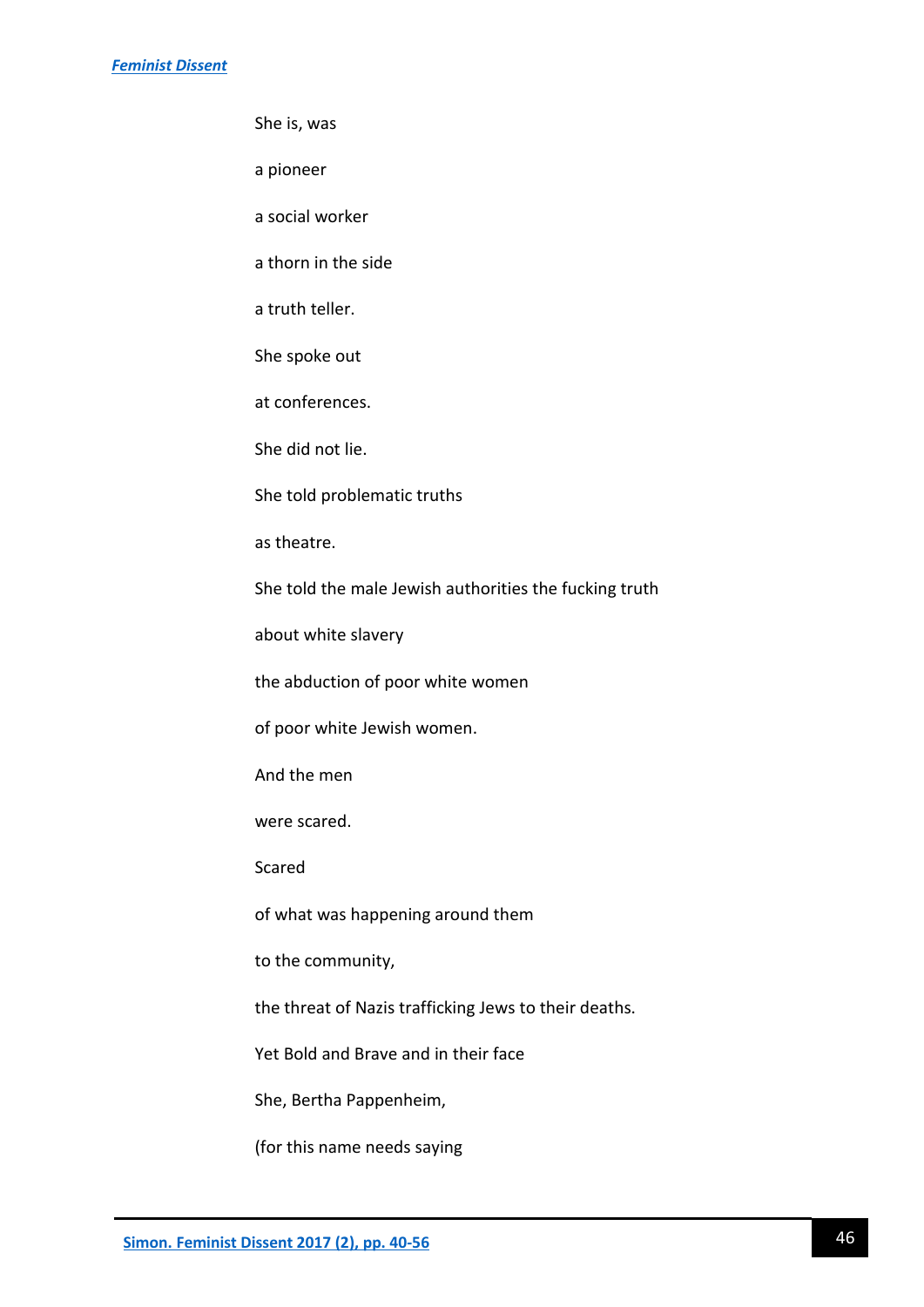as often as we can

to douse the fictionalised Anna O.

Those professional theories

live on to keep other women down)

She, Bertha Pappenheim,

pointed to, evidenced,

the oppression of women

of communities;

she pointed

to lies told,

to the systems that support them;

she pointed

to the men

whom she was addressing

who, behind her back, said

"Back to the doctor!

Back to Breuer, to Freud!

to whoever will get her and her uppity

friends

out of our hair!

We have a job to do."

But the holocaust came anyway.

Despite their best efforts.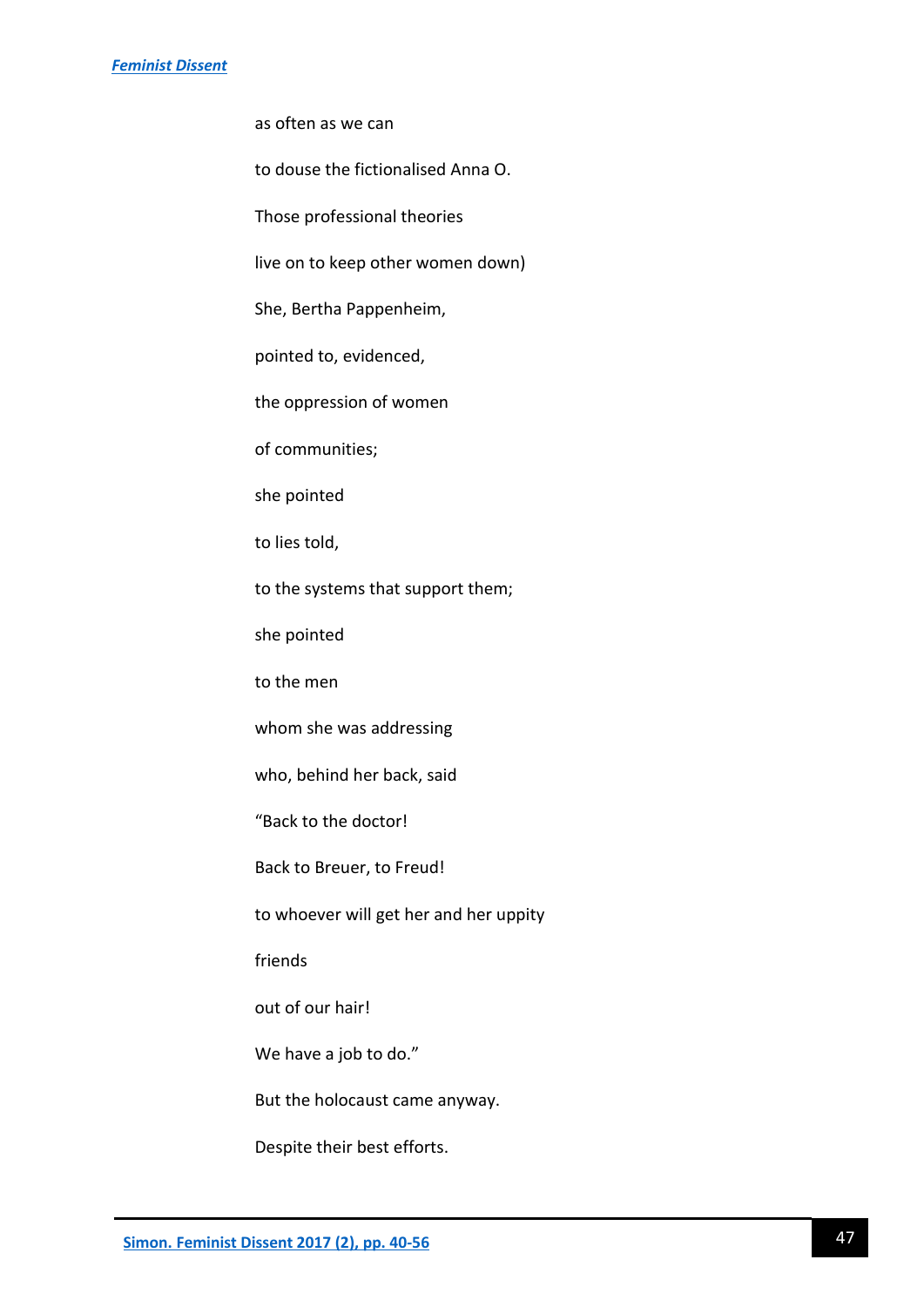And I am here

speaking my truths

because *some* of my family didn't die then,

they didn't perish then.

Not all of them anyway.

They tried to get away.

They tried every which way.

In fact, the eleventh hour came and went,

And they got out.

Just.

And how did they get out?

Because Tante Lulu,

[A family friend who got out earlier

from Berlin

to Bradford,

from a city built on sand

to a city built on Millstone Grit

- cities I know well in this life –]

because Tante Lulu

wrote

letters.

She wrote letters.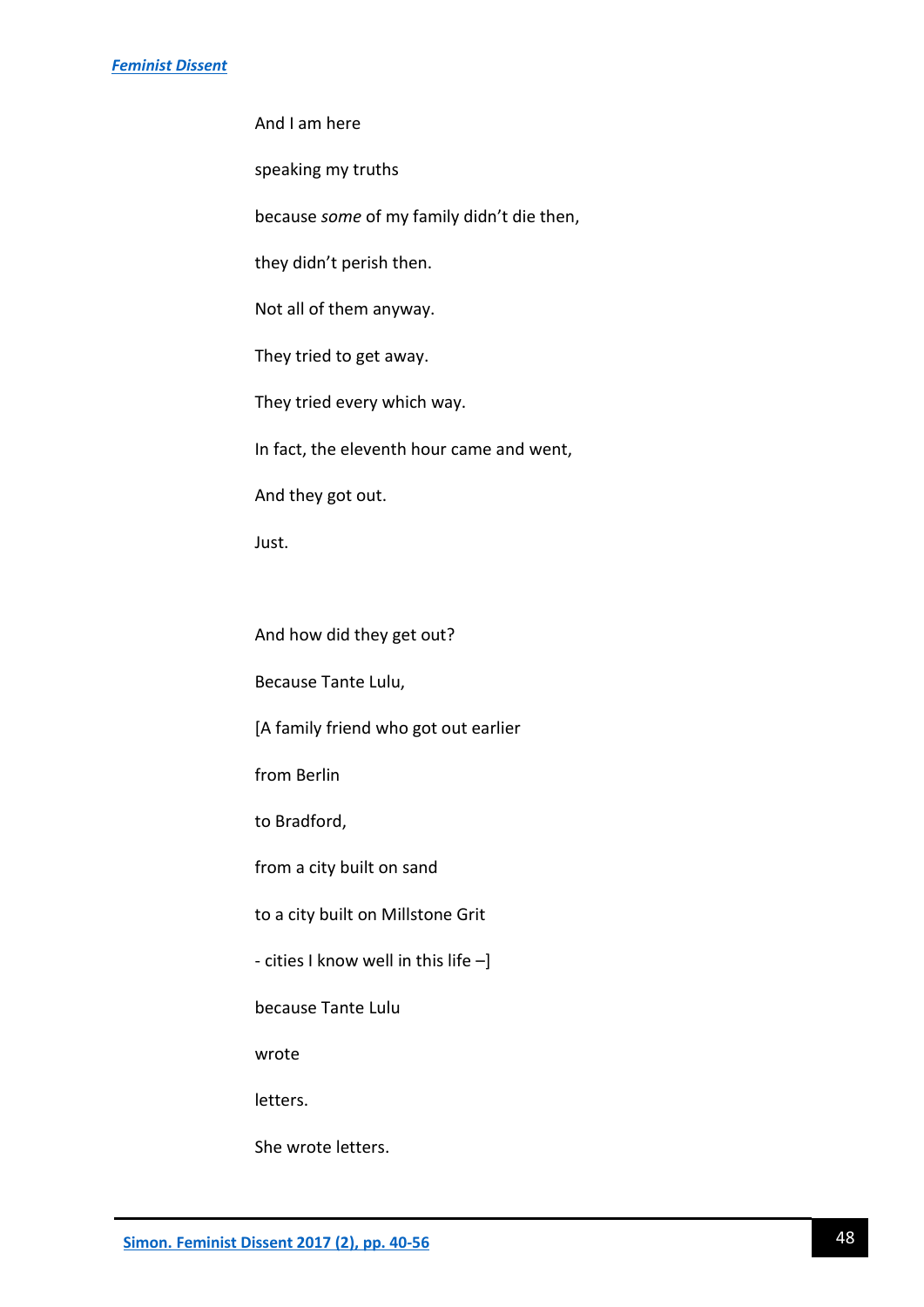#### *[Feminist Dissent](http://journals.warwick.ac.uk/index.php/feministdissent/issue/view/2)*

She wrote letters at regular intervals

to the Jewish Board of Deputies.

She wrote the facts.

She emphasised the time frame.

She kept writing.

And after several months

- time dangerously spent -

my mother aged 11,

her 13 year old brother

and my grandparents came

to Bradford

to run a hostel

for unaccompanied minors,

refugees,

teenagers who had said goodbye to their parents

and grandparents,

and siblings too,

all knowing

deep down

it was

forever.

And so it was.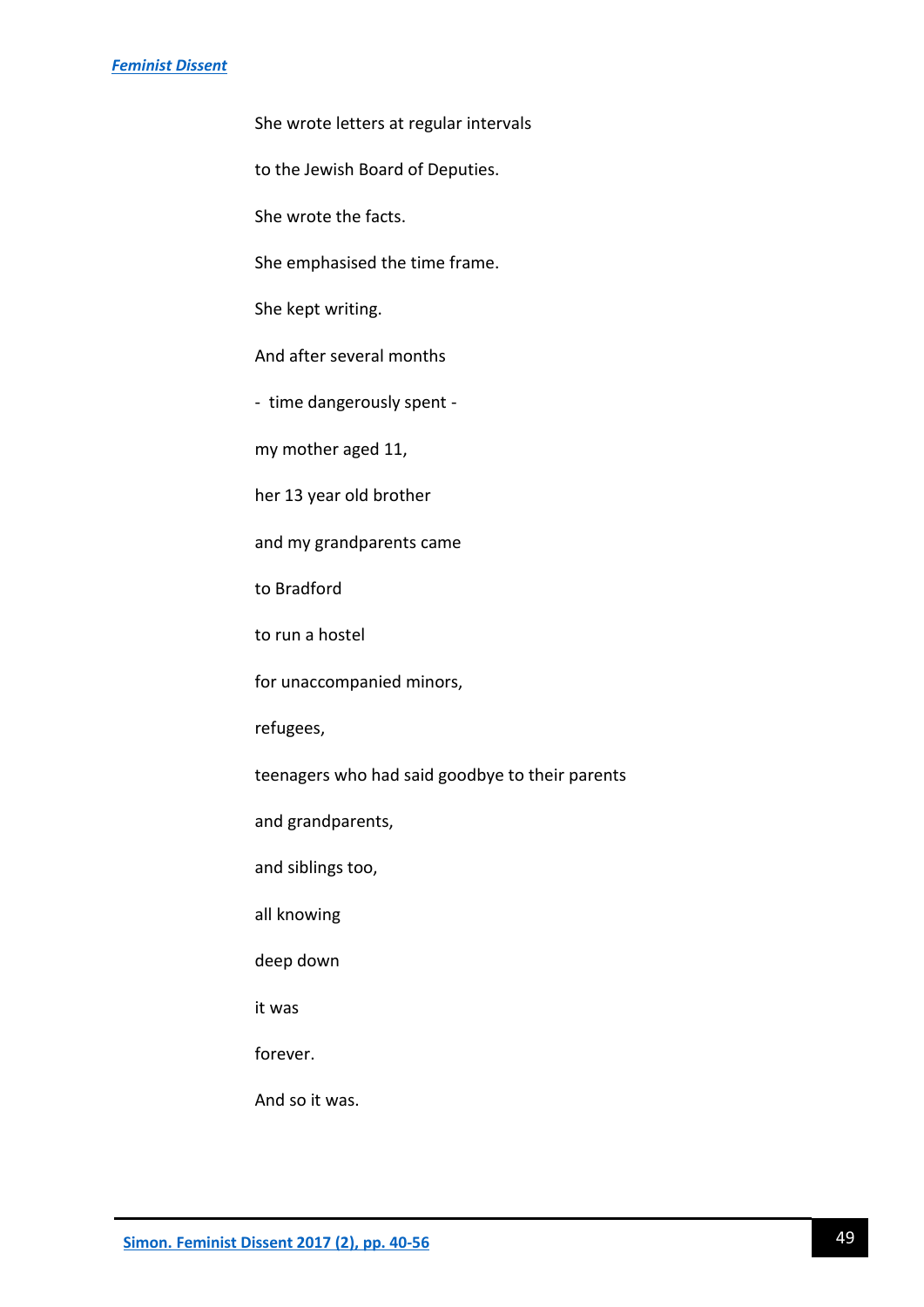\* \* \*

In a folded nineteen sixties newspaper cutting

I read last year,

a Telegraph and Argus interview,

Jewish Chronicle maybe,

with Tante Lulu,

she casually reported that she trained as a young woman

in social work

with Bertha Pappenheim…

Tante Lulu trained with Bertha Pappenheim…

My family was saved by the learning of women that

persistence

is what you do.

You never give up.

You don't hide

your Jewishness.

You don't hide

your humanity.

You don't sidestep

your commitment.

This I learned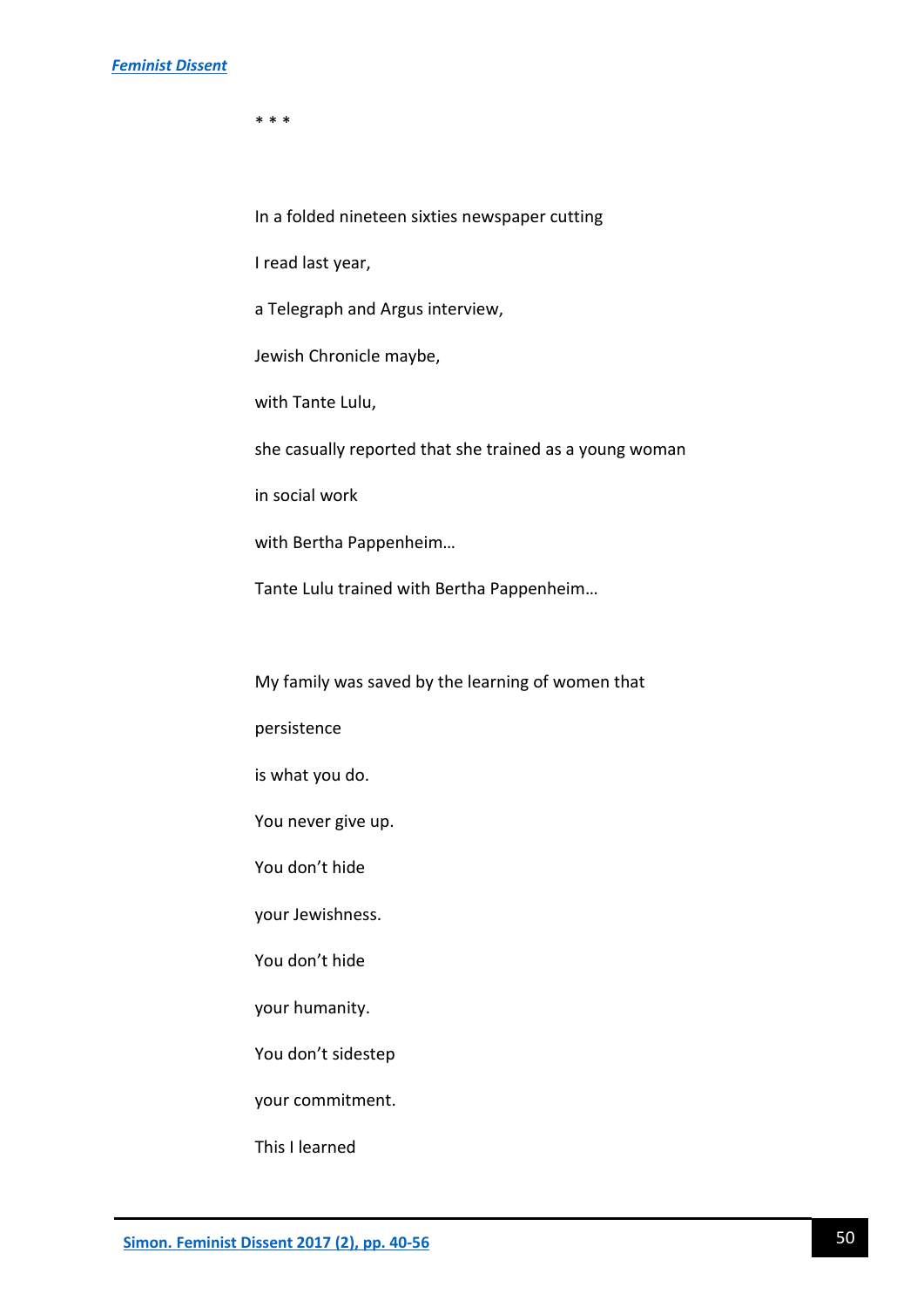# *[Feminist Dissent](http://journals.warwick.ac.uk/index.php/feministdissent/issue/view/2)*

\* \* \*

| Indigenous knowing                 |
|------------------------------------|
| is not about biology,              |
| it is about history                |
| or herstory;                       |
| it is about learning from those    |
| who walked the walk                |
| who trod paths                     |
| sometimes in one direction only    |
| sometimes not even walked,         |
| taken                              |
| there                              |
| out of sight                       |
| disappeared                        |
| We know those facts, those figures |
| but                                |
| what                               |
| did                                |
| they                               |
| know                               |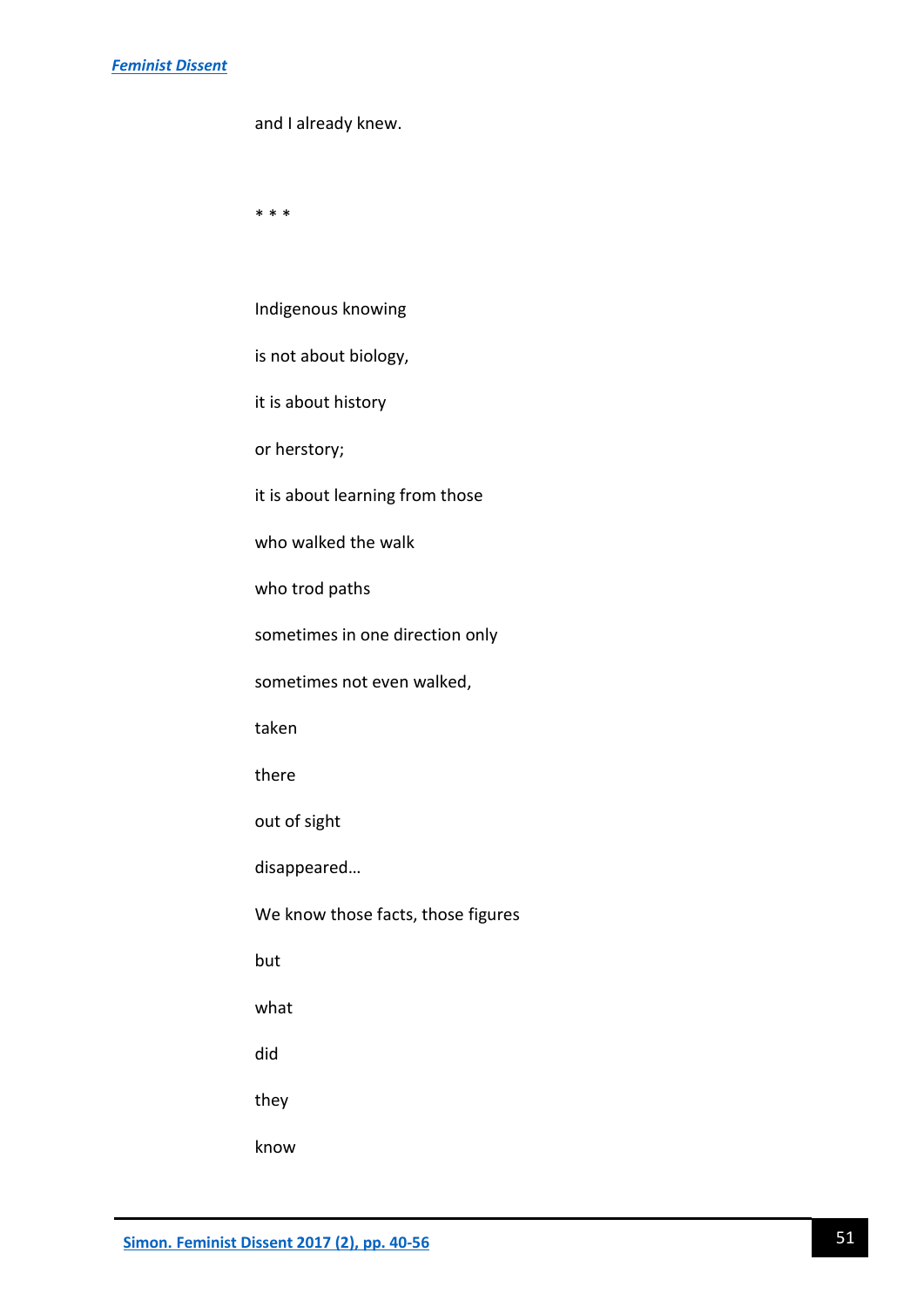that we

choose

to forget?

What did

they hope

*we* would remember

and *act on*?

They believe in us

they

the children across the world,

they

the people of all genders

in whatever countries

they whose languages

have been eradicated

whose tongues cut out

whose bodies assaulted

whose lives terminated

secretly

publicly.

Indigenous knowledge

is not just about knowing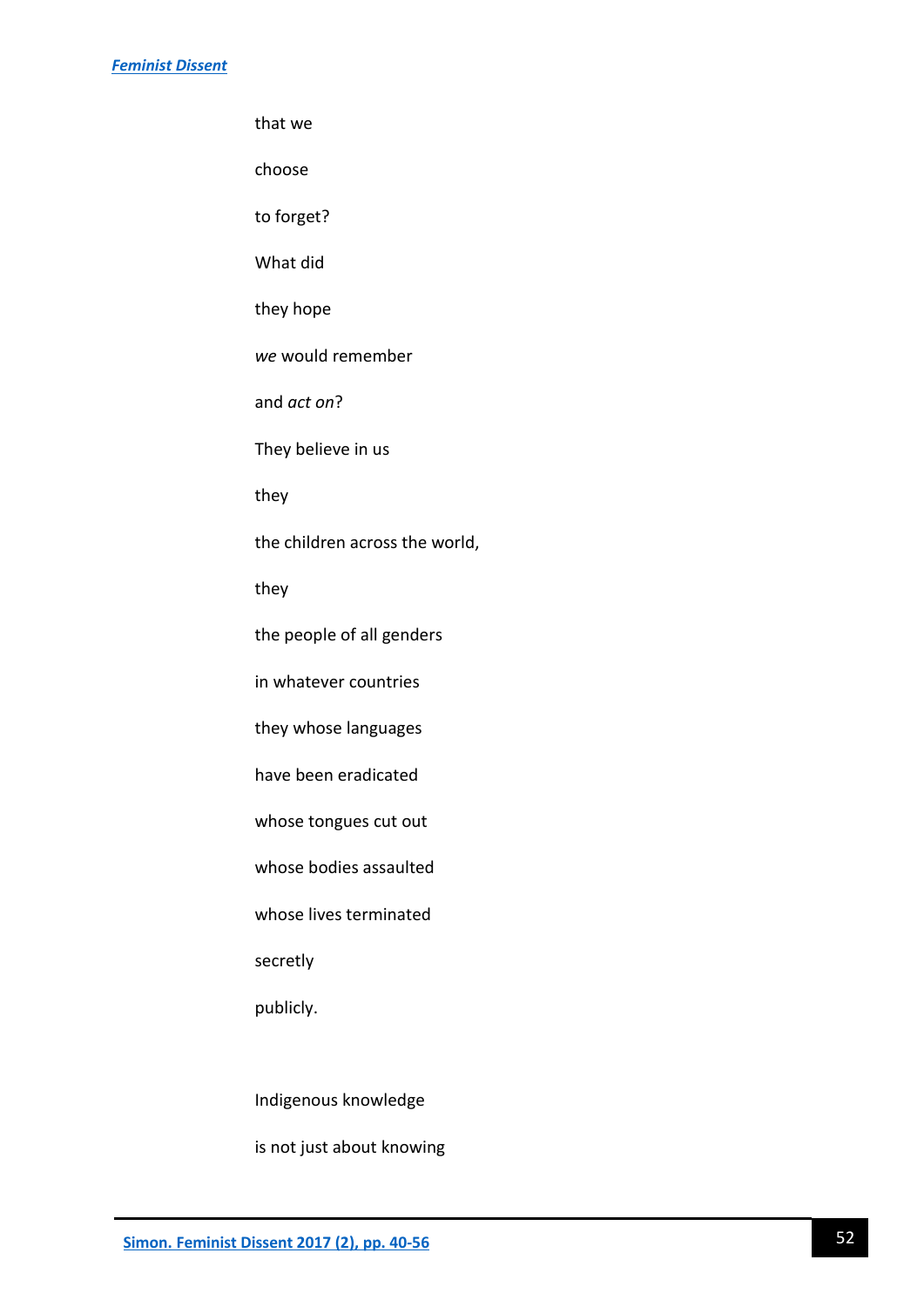it is not about surviving

it is about

living

with a critical awareness

of what has gone before

what is going on

what will happen.

We act

because of our indigenous knowing.

We try to prevent

because of our indigenous knowing.

This knowing

is not in our genes,

it is in our conscience,

in our courage

not to protect old ways

or restricted customs

but human rights

safety

freedoms

possibilities

to right power imbalances

to correct unfairness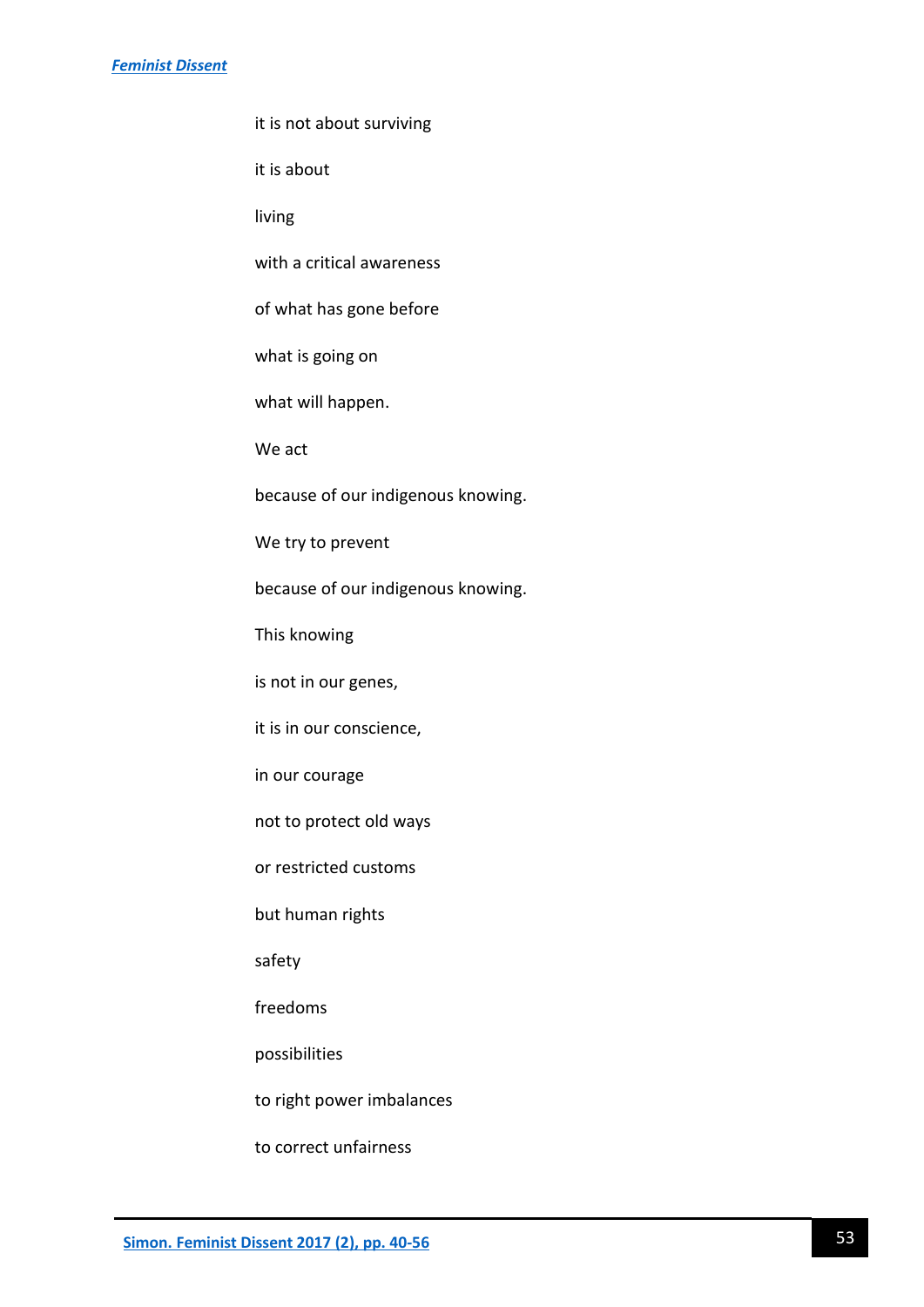to challenge stereotypes

and laws created to constrain and restrain

the best of human energies.

Indigenous knowing is not about creating silos for population groups.

Blood

flows.

It runs

wild through/

beyond the contours

of human life

into confluences

of great

majestic even

scary rivers,

the small feeding into the large

shaping the landscape

cutting it

into left and right banks

and the confusion of tribalised

territories.

The essence of ourselves -

our tributaries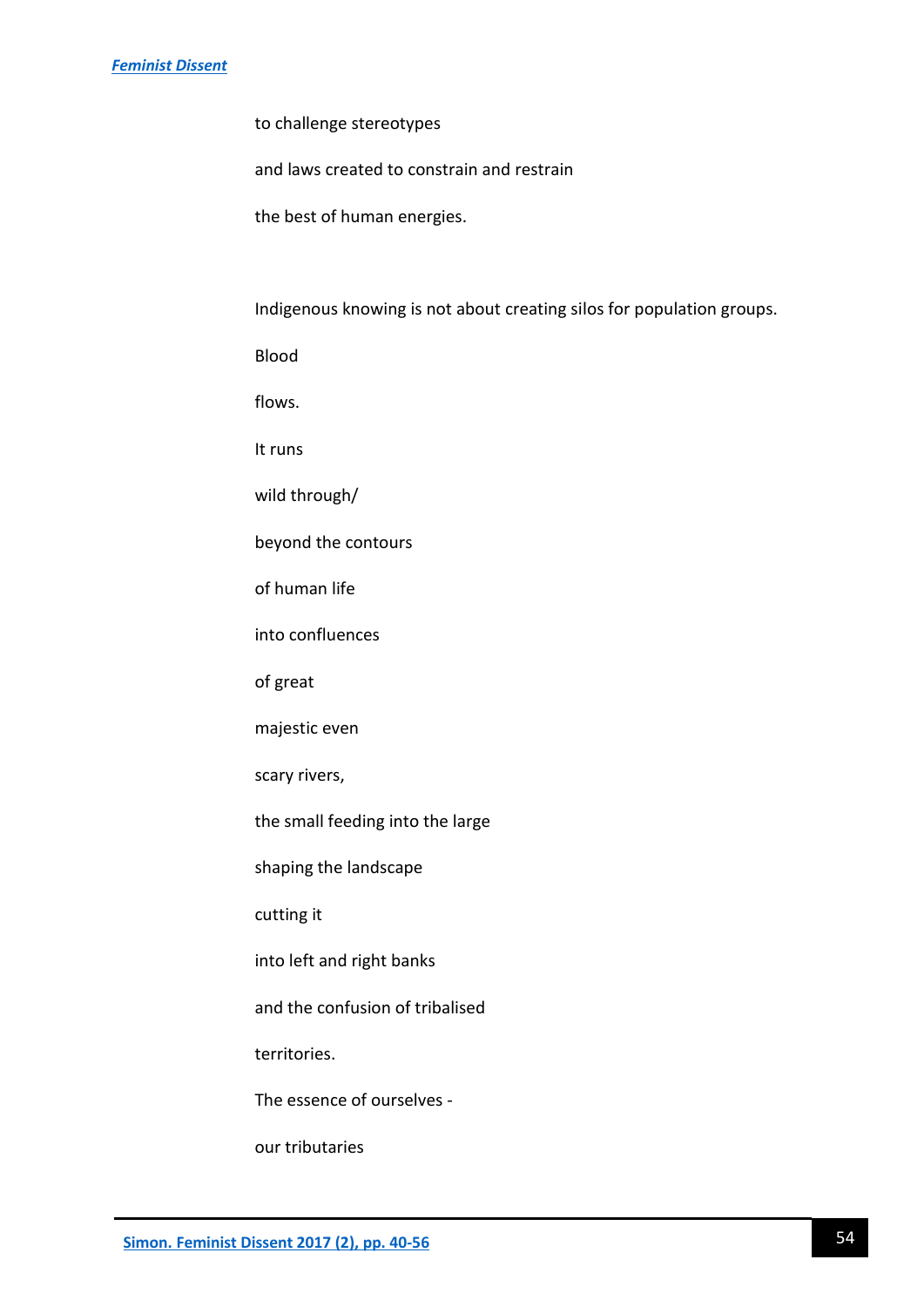made us so,

separated us

with the land.

And the short-term history

eats our long-term memory

so when we are told to count the grain in our back yard,

sometimes we count;

and when we are taught to sharpen the tips of our weapons,

sometimes we reach for our knives.

Someone here asks

"Who are 'we' paleface?"

And they are right

to ask;

they are right

to challenge

the lumped-together-ness

of all.

And yet are we not also an 'all',

a collective,

with responsibility for each other?